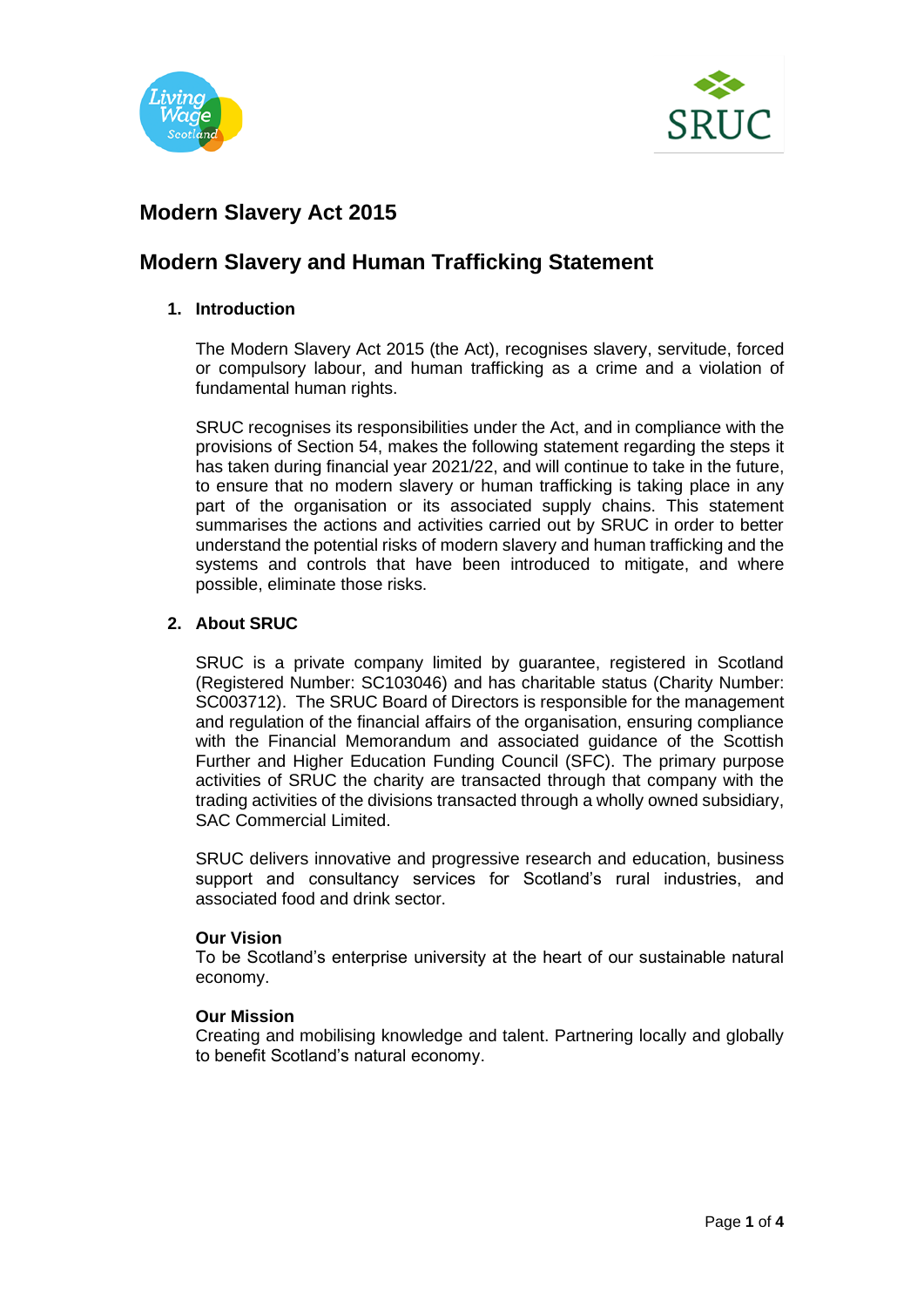



### **Our Values**

*Respect* - we will recognise that everyone in the organisation makes a contribution to our success.

*Innovate* - we don't wait for things to happen, we constructively challenge how things are done.

*Support* - we look beyond the boundary of our own roles to support others and share knowledge.

*Excel* - we take pride in contributions, we have high standards of excellence and always work to our core values.

#### **3. Our Statement**

SRUC is committed to ensuring that modern slavery and human trafficking is not taking place in any part of its operational activities or within its supply chains. We are committed to protecting and respecting human rights across SRUC's activities, and will take where reasonable, appropriate and possible, steps to influence others to ensure slavery and human trafficking does not take place.

Our suite of Human Resources Policies confirm our commitment to workplace rights for employees and we promote our Dignity At Work Policy and Equal Opportunities Policy to ensure an environment based on dignity and respect, that does not condone or allow bullying, harassment, discrimination or any other unacceptable behaviour. Additionally, our Anti-Corruption Policy and Whistleblowing Policy provide staff with the means to report improper conduct or unethical behaviour.

In compliance with the Procurement Reform (Scotland) Act 2014, SRUC's [Procurement Strategy,](https://ww1.sruc.ac.uk/media/8d8d4ebbaccea10/procurement_strategy_and_action_plan_2020.pdf) along with our [Procurement and Sustainability Policy,](https://www.sruc.ac.uk/downloads/file/1680/sruc_procurement_and_sustainability_policy) set out our principles and approach to ensuring ethical and sustainable procurement. This includes

- support of international and locally proclaimed human rights;
- procurement of fairly and ethically produced products and fair working practices;
- promotion of the Living Wage;
- promotion of equal opportunity to eliminate discrimination, harassment and victimisation or any other prohibited conduct under the Equality Act 2010.

#### **4. Our Supply Chain Spend**

SRUC has a non-pay annual expenditure of approximately £25.6m across Goods, Services and Works. Our supply chains fall under the following main categories: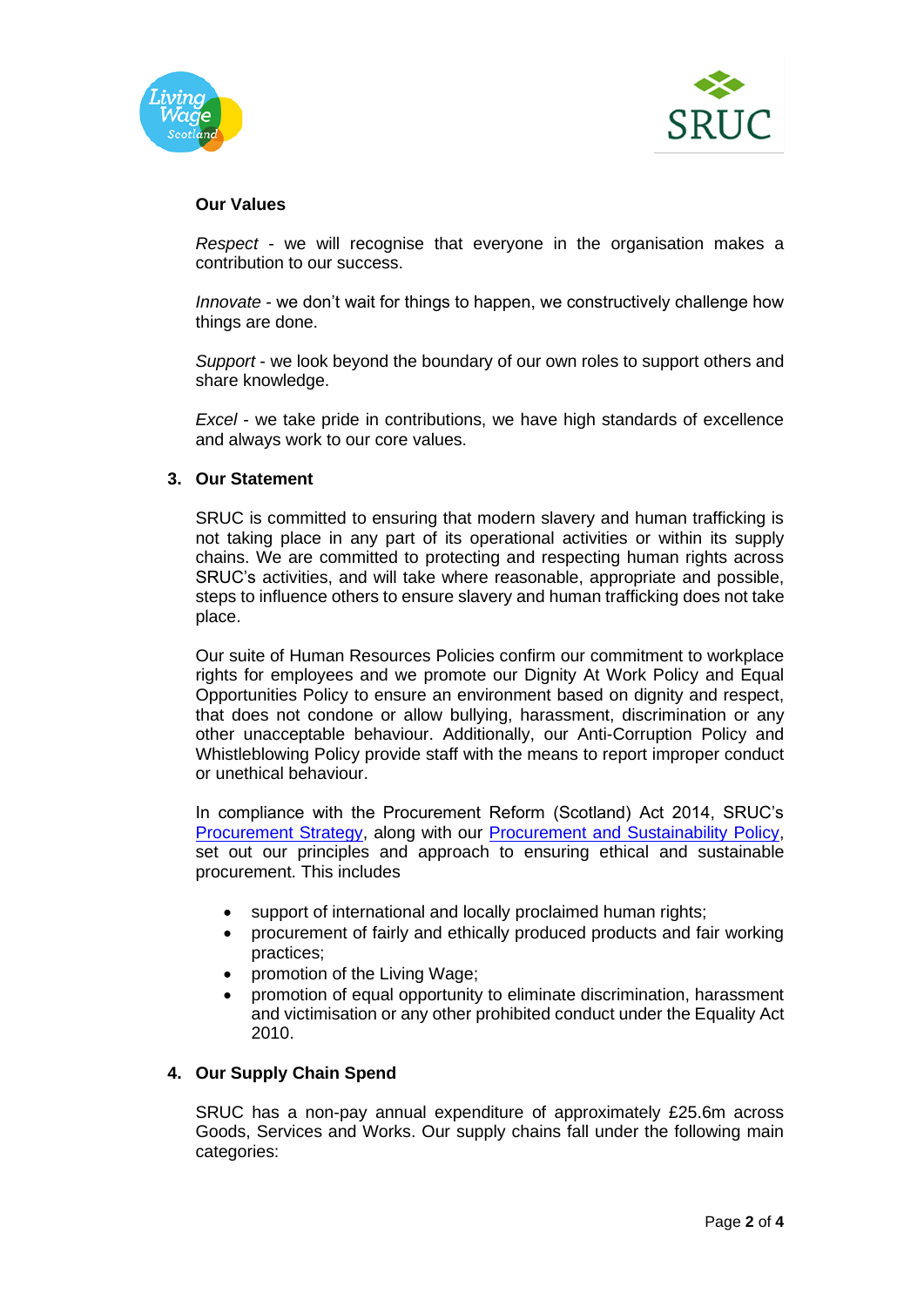



- Estates, Buildings and Facilities Management;
- Laboratory Equipment, Supplies and Services;
- Farms and Agricultural supplies;
- Electronic Supplies and Services including Computing, Telephony, and Audio-Visual Equipment;
- Utilities:
- Professional Services.

# **5. Our Procurement Activity and Due Diligence**

The risk of Modern Slavery in SRUC'S activities conducted in Scotland and the rest of the UK is considered low. However, we recognise the potential risks linked to the extended and indirect supply chain of goods and services generated by the global economy. For SRUC, such risks are reduced as an ever-increasing proportion of these goods and services are sourced through collaborative contracts let by Advanced Procurement of Universities and Colleges [\(APUC\)](http://apuc-scot.ac.uk/), the Scottish Government, and other Public Sector centres of procurement excellence.

SRUC has adopted APUC's [Sustain Supply Chain Code of Conduct](https://www.sruc.ac.uk/downloads/file/3526/sruc_supply_chain_code_of_conduct.pdf) for all regulated procurement processes, and when deemed appropriate below this threshold, which requires all tenderers, as a contractual obligation, to commit to its principles. The Code of Conduct details SRUC's and tenderers' duties in corporate social responsibility and sustainable areas across each identifiable supply chain. This includes a pledge that each party shall:

- not used forced, involuntary or child labour;
- provide suitable working conditions and terms;
- treat employees fairly;
- ensure ethical compliance and support economic development;
- ensure environmental compliance.

The adoption of this Supply Chain Code of Conduct is mandated for all suppliers awarded new contracts as a result of tender action led by SRUC's Procurement Team. In addition, consideration of the risk of Modern Slavery has been included in all business cases requesting formal procurement action to be taken.

Every regulated procurement process, and when deemed appropriate below this threshold, requires tenderers (and any sub-contractor or supply partner on which they rely) to complete the Single Procurement Document (Scotland) [\(SPD\)](https://www.procurementjourney.scot/route-2/develop-documents/exclusion-selection-and-award-criteria/single-procurement-document-spd#:~:text=Single%20Procurement%20Document%20(SPD)%20What%20is%20the%20SPD?,contains%20questions%20on%20both%20exclusion%20and%20selection%20criteria.). The SPD requires the tenderer to disclose details of its trading activity, and legal and environmental compliance. This includes disclosure of whether the tenderer or any member of their organisation with decision-making powers has been convicted in the last five years of any offence under Part 1 of the Human Trafficking and Exploitation (Scotland) Act 2015, or under any provision referred to in the Schedule to that Act. Tenderers that confirm such a conviction will be excluded from the process unless they can successfully demonstrate that they have taken sufficient and appropriate remedial action to demonstrate their reliability (self-cleansed).